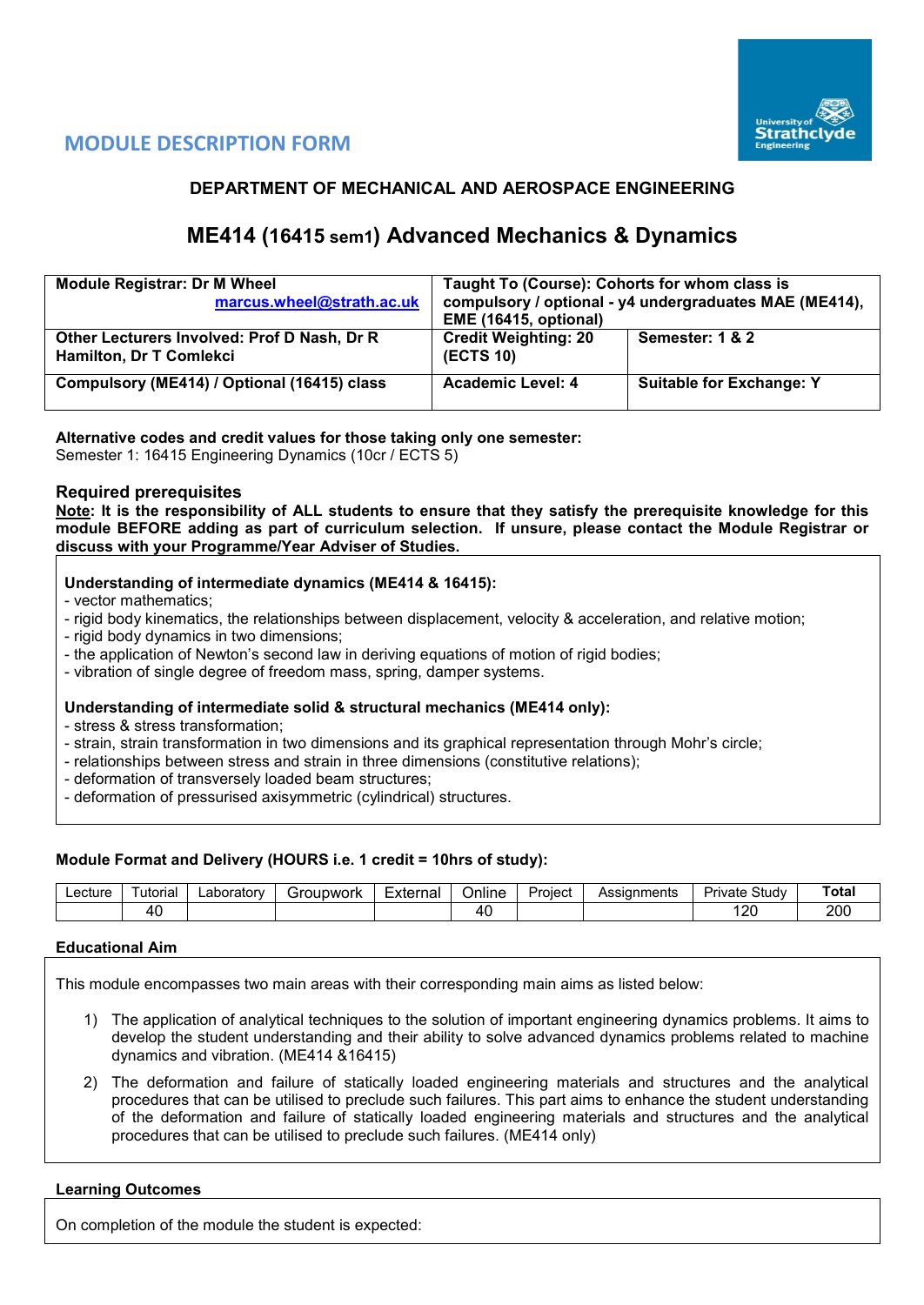LO1 to be able to apply vector mechanics methods to determine the dynamic behaviour of systems of particles and bodies in 3 dimensional motion (ME414 &16415)

LO2 to be able to analyse lumped parameter systems to determine natural frequencies, mode shapes and forced response, and derive governing equations for the vibration of continuous systems and solve these to obtain their natural frequencies and mode shapes (ME414 &16415)

LO3 to have developed understanding of the possible deformation and failure modes of loaded engineering materials and structures (ME414 only)

LO4 to have acquired experience in applying analytical methods in order to design against excessive deformation and failure in materials and structures (ME414 only)

## **Syllabus**

The module will teach the following:

Fundamentals of the analytical approach to the behaviour of dynamic systems. (ME414 & 16415)

Kinematics of particles and systems of particles and rigid bodies in 3 dimensional motion. Angular momentum; momentum equations of motion. Vibration of single and multi-degree of freedom lumped parameter systems. Introduction to matrix methods for multi-degree of freedom system vibration. Eigenvalues/vectors; orthogonality. Modal characteristics of vibrating systems. Vibration of continuous systems - longitudinal, torsional and bending. Gyroscopic motion. (ME414 & 16415)

Behaviour of loaded materials and structures: (ME414 only)

Failure of materials and structures due to buckling, fracture, fatigue and plastic collapse. Deformation of plates and shells. (ME414 only)

## **Assessment of Learning Outcomes**

#### **Criteria**

For each of the Module Learning Outcomes the following criteria will be used to make judgements on student learning:

LO1 & LO2 will be assessed by performance in the end of first semester examination (50%). The exam will assess the understanding of particle and rigid body kinematic motion and the vibration of discrete and continuous systems through the solution of a series of relevant problems. (ME414 & 16415)

LO3 & LO4 will be assessed by performance in the end of second semester examination (50%). The exam will assess the understanding of material and structural excess deformation and failure and the means of mitigating these through the solution of a series of relevant problems. (ME414 only)

The standards set for each criterion per Module Learning Outcome to achieve a pass grade are indicated on the assessment sheet for all assessment.

#### **Principles of Assessment and Feedback**

*(within Assessment and Feedback Policy at: <https://www.strath.ac.uk/professionalservices/staff/policies/academic/> )*

Formative feedback will be provided at tutorial sessions primarily through individual or group discussion of work prepared in advance by students (note - to receive this feedback, students should participate in these tutorials but attendance is not mandatory)

Summative feedback will be provided by the return of examination marks to students after assessment (note - exam scripts will not be returned to students and no individual or collective discussion of exam performance will be facilitated).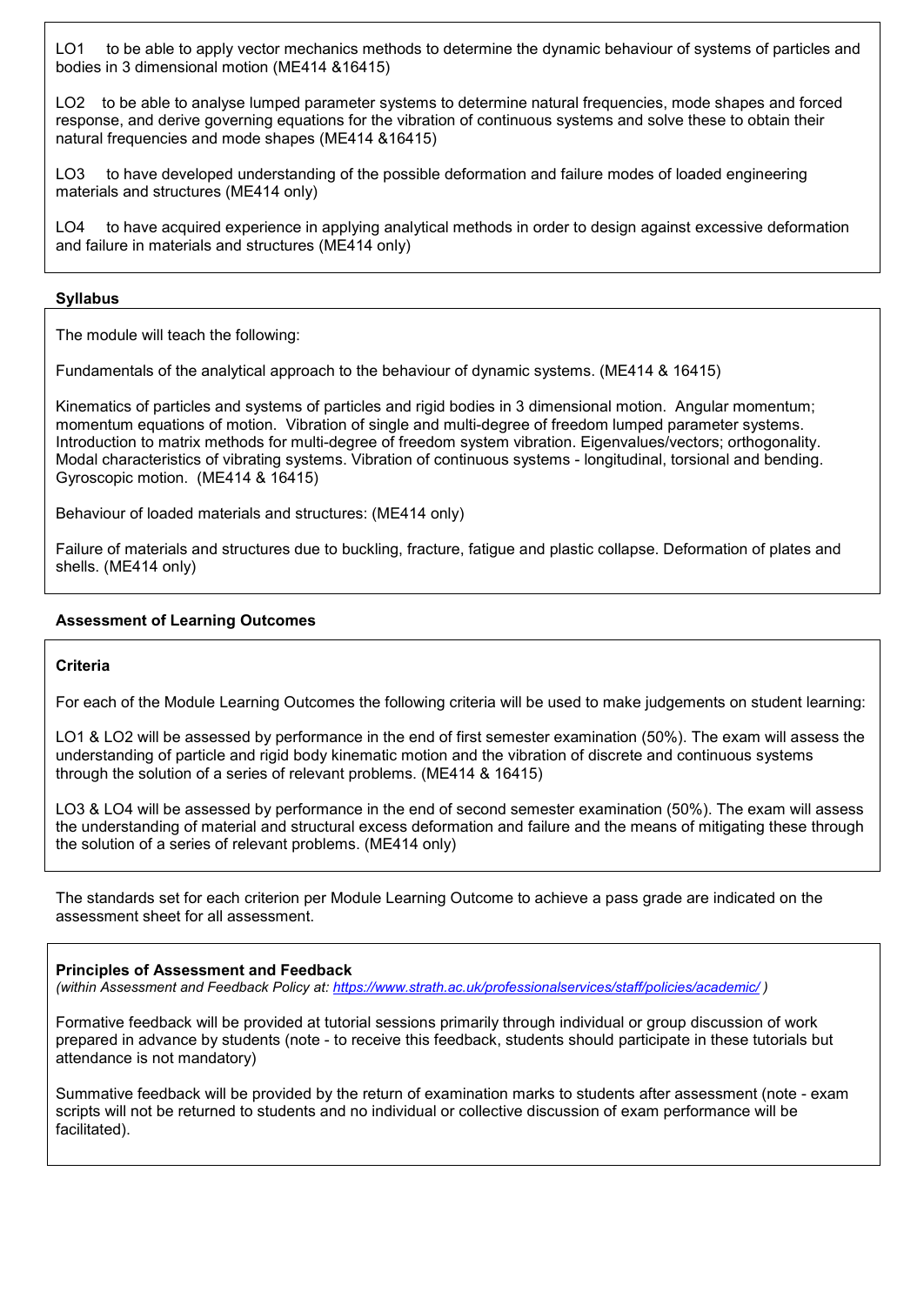## **Assessment Method(s) Including Percentage Breakdown and Duration of Exams** *(individual weightings)*

|                                        |          | <b>Examination</b> |                          |        | <b>Coursework</b> |        | <b>Practical</b> | <b>Project</b> |           |  |
|----------------------------------------|----------|--------------------|--------------------------|--------|-------------------|--------|------------------|----------------|-----------|--|
| Number                                 | Month(s) | Duration           | <b>Weighting</b>         | Number | Weighting         | Number | Weighting        | Number         | Weighting |  |
|                                        | Dec      | 2hr                | $50\%$ /<br>100% (16415) |        |                   |        |                  |                |           |  |
|                                        | Apr/May  | 2hr                | 50%                      |        |                   |        |                  |                |           |  |
| * LO1 & LO2 (Dec); LO3 & LO4 (Apr/May) |          |                    |                          |        |                   |        |                  |                |           |  |

*\* L/Os: Indicate which Learning Outcomes (L01, L02, etc) are to be assessed by exam/coursework/practical/project as required.*

**Coursework / Submission deadlines (***academic weeks***):**

None

## **Resit Assessment Procedures:**

**ME414** (LO1, LO2, LO3 & LO4): 2hr examination in August diet. / **16415** (LO1 & LO2): 1.25hr examination in August diet.

#### **PLEASE NOTE:**

**Students must gain a summative mark of 40% to pass the module. Students who fail the module at the first attempt will be re-assessed during the August diet. This re-assessment will consist entirely of an exam. No marks from any previous attempts will be transferred to a new resit attempt.**

#### **Recommended Reading**

| ***Purchase recommended<br>*For reference<br>**Highly recommended reading |  |
|---------------------------------------------------------------------------|--|
|---------------------------------------------------------------------------|--|

\*\*\* Vector Mechanics for Engineers – Dynamics" by Beer, Johnston & Clausen, McGraw Hill, 7th or  $8th$ Edition (2004, 2007)

#### **Additional Student Feedback**

*(Please specify details of when additional feedback will be provided)*

| Jate     | ime | nom<br>No                                     |
|----------|-----|-----------------------------------------------|
| -0<br>DA |     | Check<br>for details<br>webpages<br>timetable |

Session: 2021/22

#### **Approved:**

**Course Director Signature: Dr E Henderson (SG) Date of Last Modifications: September 14, 2021**

(Updated July 2021-MAE)